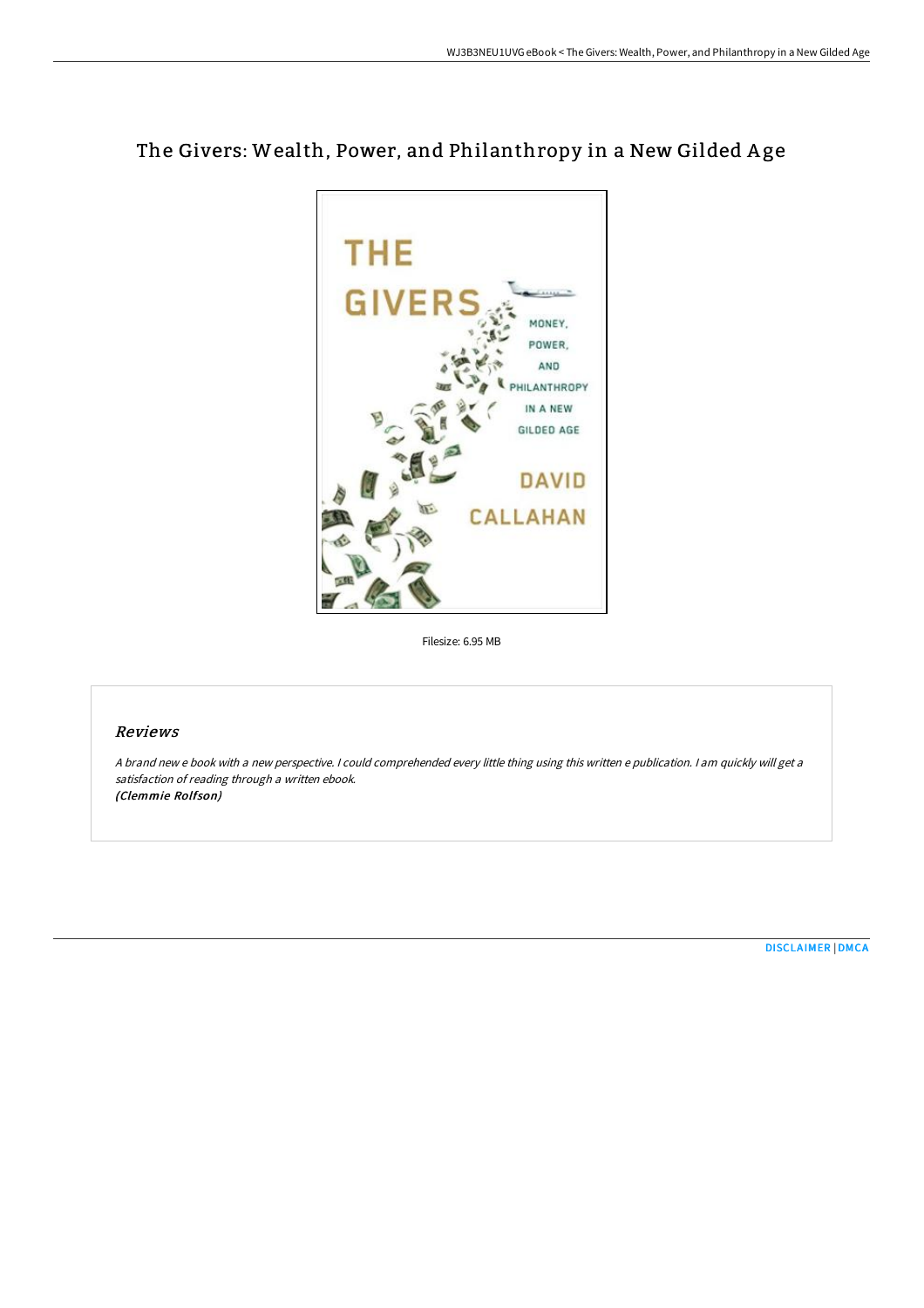## THE GIVERS: WEALTH, POWER, AND PHILANTHROPY IN A NEW GILDED AGE



To read The Givers: Wealth, Power, and Philanthropy in a New Gilded Age PDF, make sure you click the button below and save the file or have access to additional information which might be in conjuction with THE GIVERS: WEALTH, POWER, AND PHILANTHROPY IN A NEW GILDED AGE book.

Random House, 2017. Hardcover. Condition: New. 436pp. The author spent one and half years as head of the countrys first research station in Antarctica, Dakshin Gangotri. He discusses in details the frozen continents unique environmental aspects, the international presence, world governance and the Indian Antarctic Programme (IAP). The book throws light on how perspectives and positions of leading countries represented in Antarctica, such as the UK, Australia, New Zealand, Argentina, Chile, US, Russia, China, Japan, Norway, South Africa and India have shaped over the years. Their strategic interests, including those in the Arctic, provide for an interesting kaleidoscope of factors with the potential for various global scenarios in the coming years. The world will be surely and anxiously watching the developments in Antarctica in future. According to the widely accepted geological theory of plate tectonics, the Indian subcontinent was once a part of the supercontinent Gondwana, so named after one of the tribes of central India, along with Antarctica, Africa, Australia and South America. However, the general awareness about the continent in India is very poor. The book in details traces the history of Indias involvement in Antarctica, its three permanent stations conducting valuable scientific research and efforts to make a presence among other nations in the continent. It points out the countrys total dependence on all its logistics needs by outsourcing which may prove to be detrimental to its influence and interests. It would be interesting to see how India reacts to the positions of other nations in the changing global kaleidoscope and how it will gear itself, to establish a truly influential Antarctic presence for safeguarding its own strategic interests. India may do well to lay down a polar doctrine at the earliest.

E Read The Givers: Wealth, Power, and [Philanthropy](http://www.bookdirs.com/the-givers-wealth-power-and-philanthropy-in-a-ne.html) in a New Gilded Age Online D Download PDF The Givers: Wealth, Power, and [Philanthropy](http://www.bookdirs.com/the-givers-wealth-power-and-philanthropy-in-a-ne.html) in a New Gilded Age